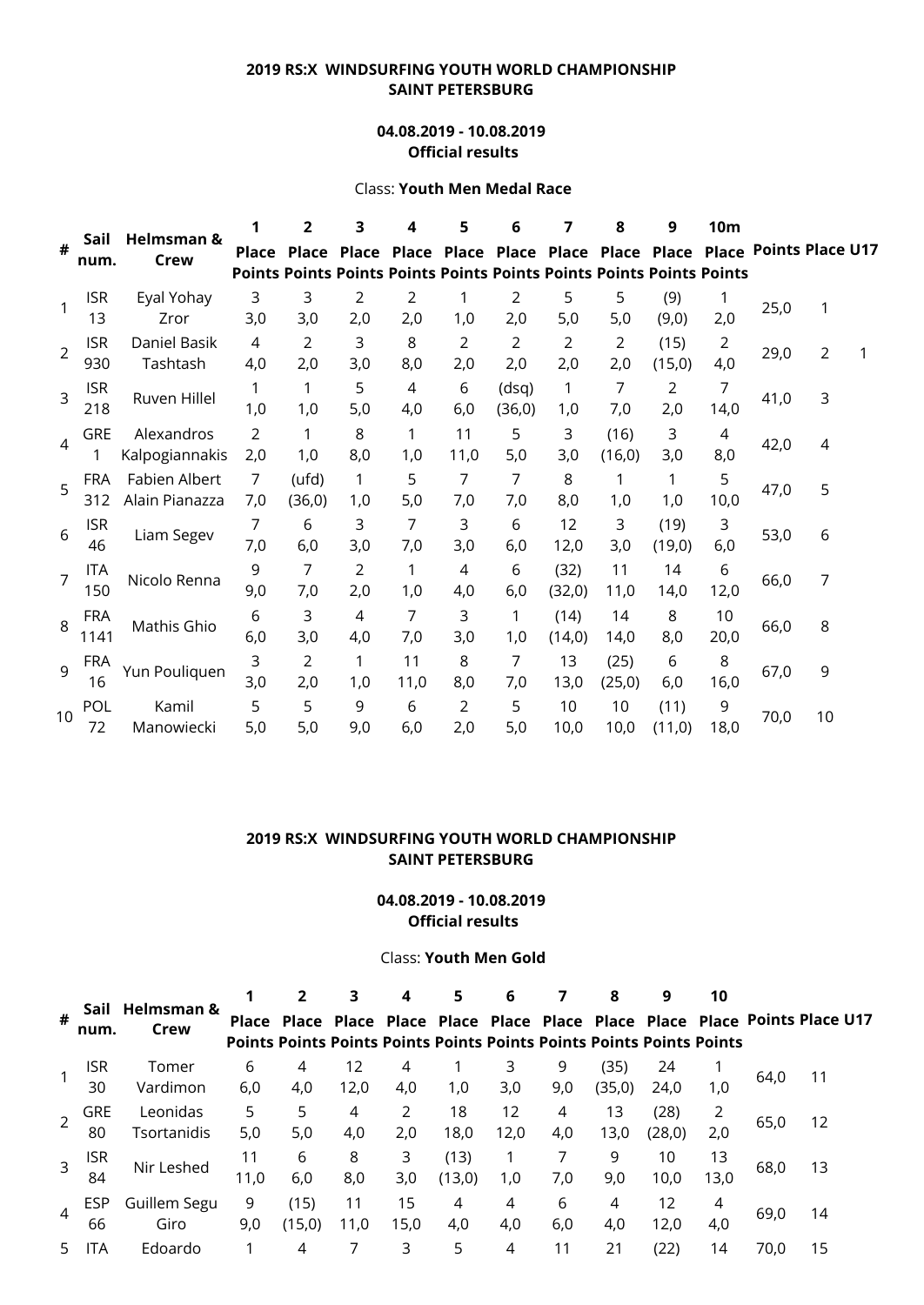|                | 44                 | Tanas                     | 1,0                   | 4,0                   | 7,0                   | 3,0        | 5,0        | 4,0        | 11,0            | 21,0            | (22,0)                | 14,0                  |       |    |                |
|----------------|--------------------|---------------------------|-----------------------|-----------------------|-----------------------|------------|------------|------------|-----------------|-----------------|-----------------------|-----------------------|-------|----|----------------|
| 6              | <b>ISR</b><br>18   | Ben Baron                 | 14<br>14,0            | (20)<br>(20, 0)       | 14<br>14,0            | 13<br>13,0 | 12<br>12,0 | 10<br>10,0 | 15<br>15,0      | 6<br>6,0        | 5<br>5,0              | 9<br>9,0              | 98,0  | 16 |                |
| $\overline{7}$ | <b>GRE</b><br>7    | Charalampos<br>Kogias     | 17<br>17,0            | 13<br>13,0            | 12<br>12,0            | 12<br>12,0 | 15<br>15,0 | 8<br>8,0   | (21)<br>(21, 0) | 8<br>8,0        | $\overline{7}$<br>7,0 | 8<br>8,0              | 100,0 | 17 |                |
| 8              | <b>ESP</b><br>369  | Gabriel Llado<br>Duran    | 18<br>18,0            | 8<br>8,0              | 6<br>6,0              | 5<br>5,0   | 14<br>14,0 | 11<br>11,0 | (35)<br>(35,0)  | 12<br>12,0      | 31<br>31,0            | $\overline{7}$<br>7,0 | 112,0 | 18 |                |
| 9              | <b>FRA</b><br>29   | Thelo Cann                | $\overline{4}$<br>4,0 | 10<br>10,0            | 10<br>10,0            | 11<br>11,0 | 19<br>19,0 | 16<br>16,0 | (26)<br>(26, 0) | 15<br>15,0      | 13<br>13,0            | 16<br>16,0            | 114,0 | 19 |                |
| 10             | <b>ESP</b><br>19   | Aurelio De<br>Terry-Valle | $\overline{2}$<br>2,0 | 11<br>11,0            | 10<br>10,0            | 14<br>14,0 | 19<br>19,0 | 14<br>14,0 | 18<br>18,0      | (31)<br>(31, 0) | 16<br>16,0            | 11<br>11,0            | 115,0 | 20 |                |
| 11             | <b>NED</b><br>1306 | Max Castelein             | 8<br>8,0              | 8<br>8,0              | $\overline{7}$<br>7,0 | 10<br>10,0 | 9<br>9,0   | 21<br>21,0 | 17<br>17,0      | 18<br>18,0      | (26)<br>(26, 0)       | 19<br>19,0            | 117,0 | 21 |                |
| 12             | <b>ITA</b><br>138  | Giorgio<br>Stancampiano   | 10<br>10,0            | 9<br>9,0              | 9<br>9,0              | 17<br>17,0 | 10<br>10,0 | 9<br>9,0   | 27<br>27,0      | (30)<br>(30, 0) | 21<br>21,0            | 6<br>6,0              | 118,0 | 22 |                |
| 13             | HKG<br>14          | Lok Yeung                 | 13<br>13,0            | 10<br>10,0            | 15<br>15,0            | 9<br>9,0   | 15<br>15,0 | 3<br>3,0   | (24)<br>(24, 0) | 17<br>17,0      | 20<br>20,0            | 17<br>17,0            | 119,0 | 23 |                |
| 14             | <b>GRE</b><br>126  | Ioannis<br>Karvouniaris   | 18<br>18,0            | 16<br>16,0            | 20<br>20,0            | 8<br>8,0   | 13<br>13,0 | 14<br>14,0 | 16<br>16,0      | 22<br>22,0      | (25)<br>(25, 0)       | 5<br>5,0              | 132,0 | 24 | $\overline{2}$ |
| 15             | <b>RUS</b><br>97   | Anton<br>Tokarev          | 17<br>17,0            | 18<br>18,0            | 19<br>19,0            | 6<br>6,0   | 9<br>9,0   | 15<br>15,0 | 19<br>19,0      | (20)<br>(20, 0) | 17<br>17,0            | 15<br>15,0            | 135,0 | 25 |                |
| 16             | <b>POL</b><br>636  | Dominik<br>Lewinski       | 11<br>11,0            | 9<br>9,0              | 5<br>5,0              | 9<br>9,0   | 5<br>5,0   | 27<br>27,0 | 22<br>22,0      | 23<br>23,0      | (33)<br>(33,0)        | 24<br>24,0            | 135,0 | 26 |                |
| 17             | TUR<br>8911        | Kerim<br>Giritlioglu      | 13<br>13,0            | 22<br>22,0            | 15<br>15,0            | 13<br>13,0 | 10<br>10,0 | 16<br>16,0 | (29)<br>(29,0)  | 27<br>27,0      | $\overline{4}$<br>4,0 | 22<br>22,0            | 142,0 | 27 | $\mathbf{3}$   |
| 18             | JPN<br>1151        | Yugo Saito                | 14<br>14,0            | 21<br>21,0            | 17<br>17,0            | 15<br>15,0 | 14<br>14,0 | 18<br>18,0 | (25)<br>(25, 0) | 19<br>19,0      | 18<br>18,0            | 10<br>10,0            | 146,0 | 28 |                |
| 19             | <b>FRA</b><br>628  | Louis Pignolet            | 15<br>15,0            | $\overline{7}$<br>7,0 | 6<br>6,0              | 19<br>19,0 | 22<br>22,0 | 29<br>29,0 | 23<br>23,0      | 24<br>24,0      | (32)<br>(32, 0)       | 3<br>3,0              | 148,0 | 29 |                |
| 20             | <b>JPN</b><br>358  | Shinnosuke<br>Naito       | 15<br>15,0            | 17<br>17,0            | 16<br>16,0            | 12<br>12,0 | 8<br>8,0   | 8<br>8,0   | 34<br>34,0      | 26<br>26,0      | (35)<br>(35, 0)       | 12<br>12,0            | 148,0 | 30 |                |
| 21             | <b>ITA</b><br>20   | Simone<br>Montanucci      | 16<br>16,0            | 13<br>13,0            | 13<br>13,0            | 20<br>20,0 | 11<br>11,0 | 19<br>19,0 | (30)<br>(30, 0) | 29<br>29,0      | 29<br>29,0            | 18<br>18,0            | 168,0 | 31 |                |
| 22             | <b>TUR</b><br>9999 | Batuhan<br>Arslan         | 12<br>12,0            | 12<br>12,0            | 16<br>16,0            | 24<br>24,0 | 25<br>25,0 | 17<br>17,0 | 20<br>20,0      | (28)<br>(28, 0) | 27<br>27,0            | 20<br>20,0            | 173,0 | 32 |                |
| 23             | POL<br>42          | Michal Polak              | 21<br>21,0            | 12<br>12,0            | 19<br>19,0            | 25<br>25,0 | 6<br>6,0   | 13<br>13,0 | 31<br>31,0      | (33)<br>(33,0)  | 23<br>23,0            | 25<br>25,0            | 175,0 | 33 |                |
| 24             | <b>ESP</b><br>24   | Antoni Alles<br>Coll      | 16<br>16,0            | 16<br>16,0            | 13<br>13,0            | 19<br>19,0 | 12<br>12,0 | 23<br>23,0 | 28<br>28,0      | (34)<br>(34, 0) | 30<br>30,0            | 21<br>21,0            | 178,0 | 34 |                |
| 25             | <b>HKG</b><br>33   | Ling Yeung Au             | 8<br>8,0              | 15<br>15,0            | 14<br>14,0            | 27<br>27,0 | 16<br>16,0 | 28<br>28,0 | 33<br>33,0      | 32<br>32,0      | (34)<br>(34, 0)       | 23<br>23,0            | 196,0 | 35 |                |

# **2019 RS:X WINDSURFING YOUTH WORLD CHAMPIONSHIP SAINT PETERSBURG**

**04.08.2019 - 10.08.2019 Official results** 

#### Class: **Silver Youth Men**

| # Sail Helmsman & 1 2 3 4 5 6 7 8 9 10 Points Place U17 |
|---------------------------------------------------------|
|---------------------------------------------------------|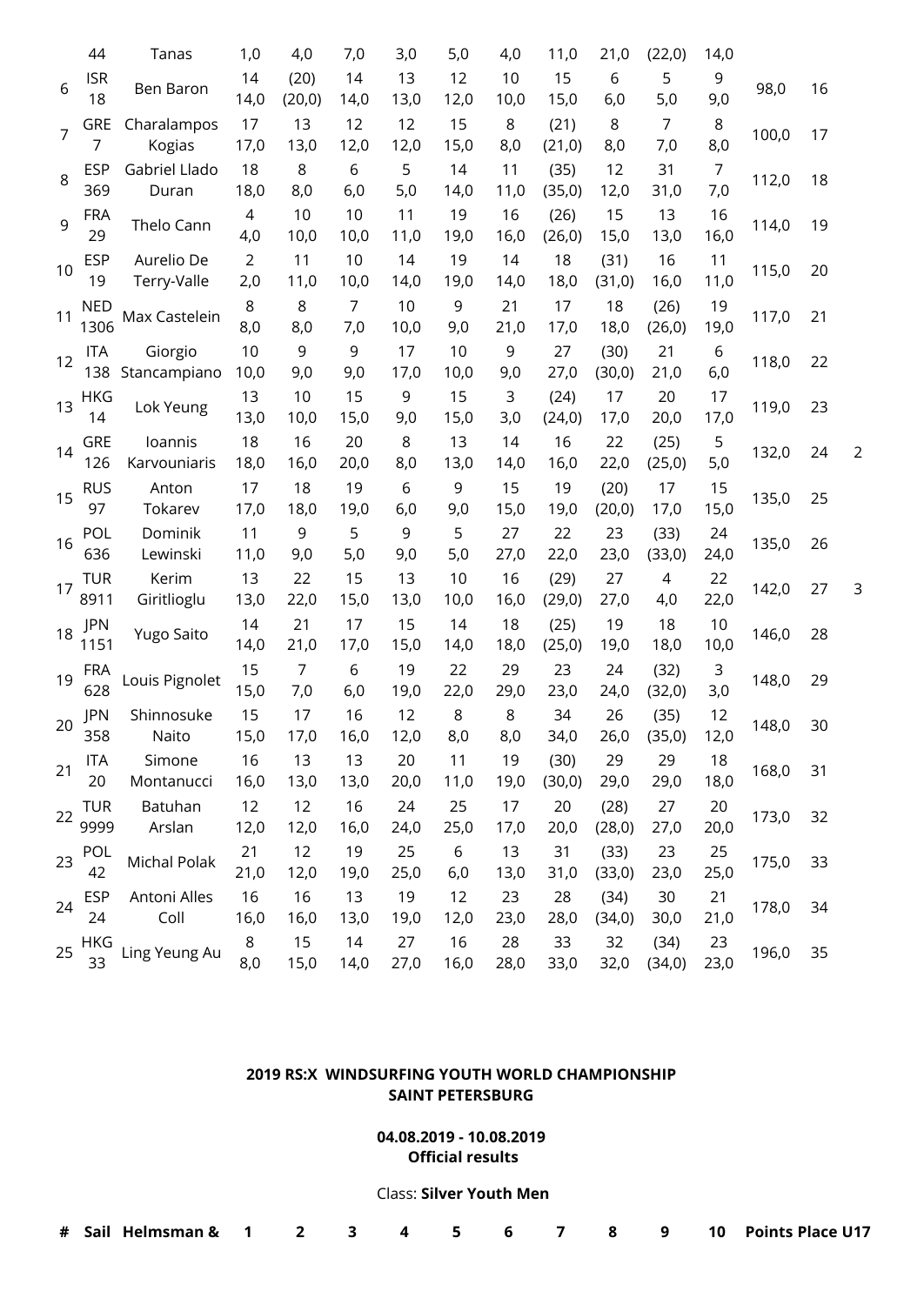|                | num.              | <b>Crew</b>                     |                  |            |                  |            |                       | Place Place Place Place Place Place Place Place Place Place<br>Points Points Points Points Points Points Points Points Points Points |                     |                |                       |                  |       |    |                |
|----------------|-------------------|---------------------------------|------------------|------------|------------------|------------|-----------------------|--------------------------------------------------------------------------------------------------------------------------------------|---------------------|----------------|-----------------------|------------------|-------|----|----------------|
| 1              | <b>NED</b>        | Matthijs Van                    | (ufd)            | 24         | 22               | 14         | 17                    | 12                                                                                                                                   | 4                   | $\overline{4}$ | 3                     | 7                | 107,0 | 36 |                |
|                | 750               | Wijngaarden                     | (36, 0)          | 24,0       | 22,0             | 14,0       | 17,0                  | 12,0                                                                                                                                 | 4,0                 | 4,0            | 3,0                   | 7,0              |       |    |                |
| $\overline{2}$ | <b>THA</b><br>1   | Bunyarit<br>Sangngern           | (dns)<br>(36, 0) | 14<br>14,0 | 18<br>18,0       | 21<br>21,0 | 18<br>18,0            | 20<br>20,0                                                                                                                           | $\mathbf{1}$<br>1,0 | 19<br>19,0     | 1<br>1,0              | 5<br>5,0         | 117,0 | 37 |                |
|                | <b>ESP</b>        | Ferran Jurado                   | 22               | (29)       | 29               | 10         | 26                    | 19                                                                                                                                   | 3                   | 9              | 5                     | $\mathbf{1}$     |       |    |                |
| 3              | 68                | Besa                            | 22,0             | (29,0)     | 29,0             | 10,0       | 26,0                  | 19,0                                                                                                                                 | 3,0                 | 9,0            | 5,0                   | 1,0              | 124,0 | 38 |                |
|                | 4 ITA 7           | Riccardo                        | 23               | 11         | 11               | 16         | 22                    | (25)                                                                                                                                 | 18                  | 11             | 6                     | 10               | 128,0 | 39 |                |
|                |                   | Onali                           | 23,0             | 11,0       | 11,0             | 16,0       | 22,0                  | (25, 0)                                                                                                                              | 18,0                | 11,0           | 6,0                   | 10,0             |       |    |                |
| 5              | <b>RUS</b>        | Konstantin                      | 27               | 14         | 18               | 25         | 26                    | 13                                                                                                                                   | $\overline{2}$      | (ufd)          | 10                    | 4                | 139,0 | 40 |                |
|                | 17                | Kochkonian                      | 27,0             | 14,0       | 18,0             | 25,0       | 26,0                  | 13,0                                                                                                                                 | 2,0                 | (35,0)         | 10,0                  | 4,0              |       |    |                |
| 6              | POL<br>296        | Jan Goralski                    | 20<br>20,0       | 27<br>27,0 | 23<br>23,0       | 16<br>16,0 | 21<br>21,0            | 17<br>17,0                                                                                                                           | 8<br>8,0            | 8<br>8,0       | $\overline{2}$<br>2,0 | (ufd)<br>(35, 0) | 142,0 | 41 |                |
| 7              | <b>HKG</b><br>23  | Chak Sum                        | 23               | 17         | 22               | 23         | (31)                  | 24                                                                                                                                   | 9                   | $\overline{2}$ | 18                    | 6                | 144,0 | 42 |                |
|                |                   | Yim                             | 23,0             | 17,0       | 22,0             | 23,0       | (31,0)                | 24,0                                                                                                                                 | 9,0                 | 2,0            | 18,0                  | 6,0              |       |    |                |
| 8              | <b>RUS</b><br>3   | Roman<br>Riaguzov               | 22<br>22,0       | 21<br>21,0 | 23<br>23,0       | 23<br>23,0 | 20<br>20,0            | 15<br>15,0                                                                                                                           | (ufd)<br>(35,0)     | 1<br>1,0       | $\overline{7}$<br>7,0 | 14<br>14,0       | 146,0 | 43 |                |
| 9              | <b>HKG</b><br>12  | Kwan Lam<br>Ma                  | 19<br>19,0       | 20<br>20,0 | 20<br>20,0       | 18<br>18,0 | $\overline{7}$<br>7,0 | 20<br>20,0                                                                                                                           | 15<br>15,0          | 21<br>21,0     | (24)<br>(24, 0)       | 16<br>16,0       | 156,0 | 44 |                |
| 10             | <b>ISR</b>        | <b>Neil Shtiglitz</b>           | 21               | 24         | 24               | 20         | 24                    | 9                                                                                                                                    | 10                  | 5              | (30)                  | 19               | 156,0 | 45 | 4              |
|                | 20                |                                 | 21,0             | 24,0       | 24,0             | 20,0       | 24,0                  | 9,0                                                                                                                                  | 10,0                | 5,0            | (30, 0)               | 19,0             |       |    |                |
| 11             | <b>RUS</b><br>13  | Semen Iliin                     | (31)<br>(31, 0)  | 19<br>19,0 | 21<br>21,0       | 18<br>18,0 | 23<br>23,0            | 24<br>24,0                                                                                                                           | 20<br>20,0          | 6<br>6,0       | 15<br>15,0            | 11<br>11,0       | 157,0 | 46 |                |
| 12             | <b>OMA</b><br>3   | Ali Al Omrani                   | $10$<br>10,0     | 30<br>30,0 | (ufd)<br>(36, 0) | 29<br>29,0 | 27<br>27,0            | 22<br>22,0                                                                                                                           | 14<br>14,0          | 10<br>10,0     | 8<br>8,0              | 8<br>8,0         | 158,0 | 47 |                |
|                | <b>RUS</b>        | Andrei                          | (ret)            | 32         | 32               | 17         | 21                    | 21                                                                                                                                   | 6                   | $\overline{7}$ | 19                    | 9                |       |    |                |
| 13             | 33                | Karavan                         | (36, 0)          | 32,0       | 32,0             | 17,0       | 21,0                  | 21,0                                                                                                                                 | 6,0                 | 7,0            | 19,0                  | 9,0              | 164,0 | 48 |                |
| 14             | <b>USA</b><br>96  | Alexander<br>Temko              | 19<br>19,0       | 25<br>25,0 | (26)<br>(26, 0)  | 26<br>26,0 | 17<br>17,0            | 22<br>22,0                                                                                                                           | 17<br>17,0          | 17<br>17,0     | 9<br>9,0              | 13<br>13,0       | 165,0 | 49 |                |
|                | <b>TUR</b>        |                                 | 20               | 22         | 17               | (30)       | 24                    | 25                                                                                                                                   | 11                  | 12             | 12                    | 27               |       |    |                |
| 15             | 3012              | Jeremy Zalma                    | 20,0             | 22,0       | 17,0             | (30, 0)    | 24,0                  | 25,0                                                                                                                                 | 11,0                | 12,0           | 12,0                  | 27,0             | 170,0 | 50 |                |
| 16             | <b>POL</b>        | Kamil                           | 28               | 25         | 27               | 26         | (32)                  | 11                                                                                                                                   | 12                  | 26             | 14                    | 3                | 172,0 | 51 |                |
|                | 45                | Ugniewski                       | 28,0             | 25,0       | 27,0             | 26,0       | (32,0)                | 11,0                                                                                                                                 | 12,0                | 26,0           | 14,0                  | 3,0              |       |    |                |
| 17             | <b>RUS</b>        | Daniil                          | (ret)            | 19         | 25               | 33         | 20                    | 10                                                                                                                                   | 32                  | 3              | 23                    | 15               | 180,0 | 52 | 5              |
|                | 10                | Soloshenko                      | (36, 0)          | 19,0       | 25,0             | 33,0       | 20,0                  | 10,0                                                                                                                                 | 32,0                | 3,0            | 23,0                  | 15,0             |       |    |                |
| 18             | <b>USA</b><br>157 | Mavrick<br>Putnam               | (ret)<br>(36, 0) | 23<br>23,0 | 27<br>27,0       | 21<br>21,0 | 16<br>16,0            | 26<br>26,0                                                                                                                           | 19<br>19,0          | 15<br>15,0     | 17<br>17,0            | 18<br>18,0       | 182,0 | 53 | 6              |
|                | <b>TUR</b>        |                                 | 12               | 23         | 24               | 27         | 28                    | 18                                                                                                                                   | 22                  | 27             | 4                     | (dnf)            |       |    |                |
| 19             | 215               | Kuzey Oztas                     | 12,0             | 23,0       | 24,0             | 27,0       | 28,0                  | 18,0                                                                                                                                 | 22,0                | 27,0           | 4,0                   | (35, 0)          | 185,0 | 54 |                |
| 20             | <b>EST</b>        | Raul Mihkel                     | 28               | 26         | (29)             | 24         | 25                    | 26                                                                                                                                   | 23                  | 13             | 11                    | 12               | 188,0 | 55 |                |
|                | 336               | Anton                           | 28,0             | 26,0       | (29,0)           | 24,0       | 25,0                  | 26,0                                                                                                                                 | 23,0                | 13,0           | 11,0                  | 12,0             |       |    |                |
| 21             | <b>RUS</b><br>27  | Artem<br>Shipulin               | (ret)<br>(36, 0) | 18<br>18,0 | 21<br>21,0       | 30<br>30,0 | 23<br>23,0            | 28<br>28,0                                                                                                                           | 16<br>16,0          | 28<br>28,0     | 22<br>22,0            | 21<br>21,0       | 207,0 | 56 | $\overline{7}$ |
|                | <b>OMA</b>        | Abdullah Al                     | 24               | 28         | 26               | 22         | (31)                  | 23                                                                                                                                   | 26                  | 18             | 13                    | 29               |       |    |                |
| 22             | 8                 | Sarhi                           | 24,0             | 28,0       | 26,0             | 22,0       | (31, 0)               | 23,0                                                                                                                                 | 26,0                | 18,0           | 13,0                  | 29,0             | 209,0 | 57 |                |
| 23             | <b>FRA</b>        | Robin                           | 24               | 27         | 30               | 22         | (35)                  | 35                                                                                                                                   | 5                   | 32             | 32                    | $\overline{2}$   | 209,0 | 58 |                |
|                | 550               | Sarriaud                        | 24,0             | 27,0       | 30,0             | 22,0       | (35, 0)               | 35,0                                                                                                                                 | 5,0                 | 32,0           | 32,0                  | 2,0              |       |    |                |
| 24             | <b>OMA</b><br>5   | Mohammed<br>Nabil Al<br>Balushi | 25<br>25,0       | 26<br>26,0 | 30<br>30,0       | 29<br>29,0 | (32)<br>(32,0)        | 30<br>30,0                                                                                                                           | 21<br>21,0          | 14<br>14,0     | 20<br>20,0            | 24<br>24,0       | 219,0 | 59 | 8              |
| 25             | POL<br>46         | Daniel<br>Ugniewski             | 27<br>27,0       | 31<br>31,0 | 31<br>31,0       | 28<br>28,0 | 29<br>29,0            | (32)<br>(32,0)                                                                                                                       | 24<br>24,0          | 16<br>16,0     | 16<br>16,0            | 22<br>22,0       | 224,0 | 60 | 9              |